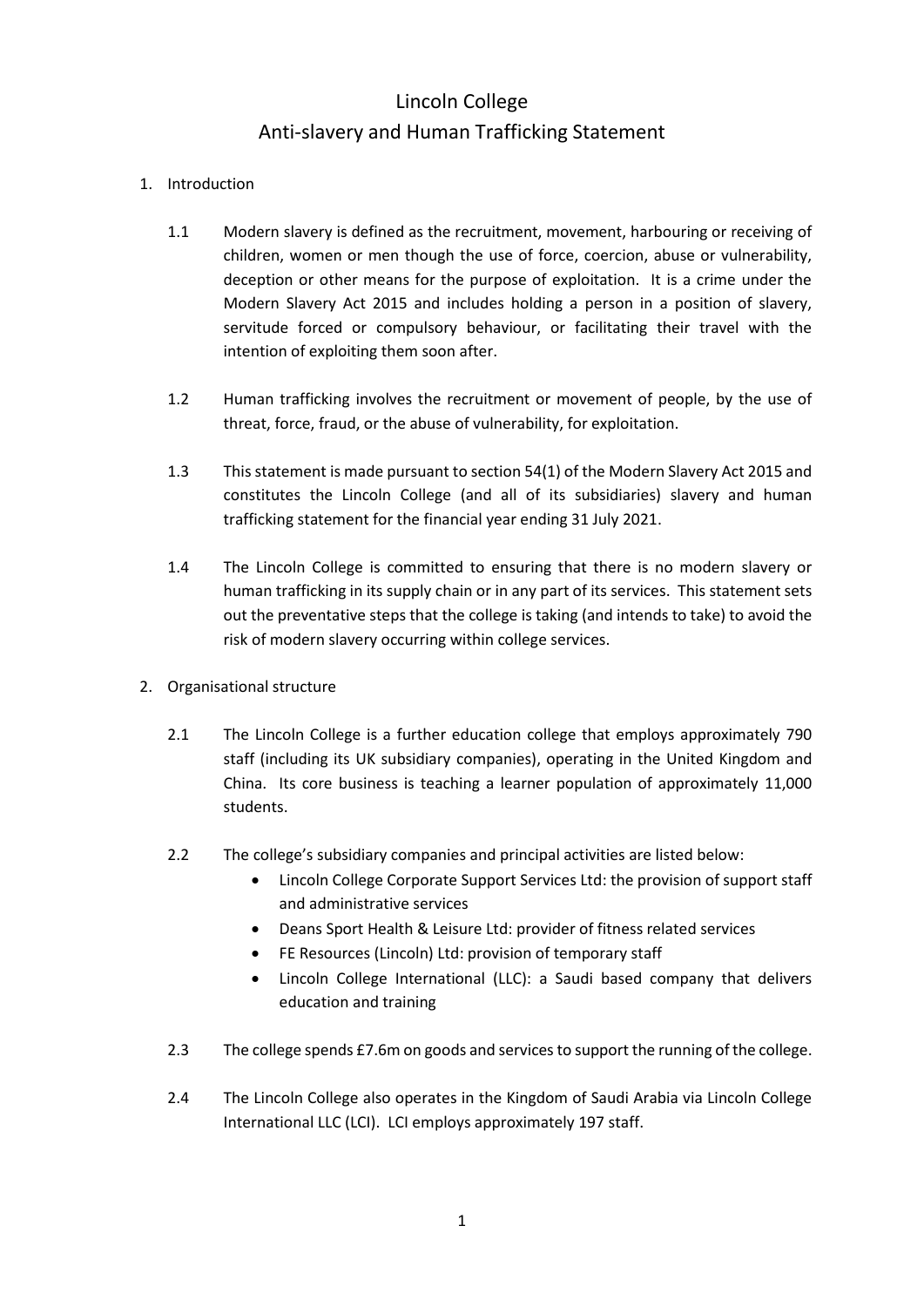- 3. Due diligence processes
	- 3.1 As part of our initiative to identify and mitigate the risks of modern slavery occurring in any part of college services, the college will adopt due diligence processes that are proportionate to any risks areas identified (dependent on the severity of the risk and other relevant factors). These processes will be subject to on-going assessment and review.
	- 3.2 The college has in place systems to:
		- Identify and assess the potential risk areas in our supply chains
		- Mitigate the risk of slavery and human trafficking occurring in our supply chains
		- Monitor potential risk areas in our supply chains
		- Protect whistle blowers
	- 3.3 The college identified the following as the principal areas of potential risk:
		- Supply chains
		- Use of recruitment agencies
- 4 Supply Chains
	- 4.1 In its supply chains, the college has identified the following business areas as carrying material risks of modern slavery occurring:
		- Procurement of services
	- 4.2 When procuring any type of goods or services, the college endeavours to ensure that any third-party suppliers operate at a high level of corporate social responsibility during any tendering and selection process, using national procurement frameworks when possible.
	- 4.3 Any supplier that is found not to comply with the Modern Slavery Act 2015, or the college's own policies and procedures, will be removed from the college's list of suppliers and will not be considered for future supply to the college unless they can demonstrate that these compliance requirements are met.
	- 4.4 In terms of future steps, the college will review the viability of introducing other due diligence processes for monitoring and managing identified risks, including risks associated with particular countries and products.
- 5 Recruitment Practices
	- 5.1 Temporary staff and staff recruited indirectly by the college are recruited through agreed, reputable recruitment agencies. To mitigate the risk of any potential occurrences of modern slavery, the college conducts checks on such agencies before they are approved.